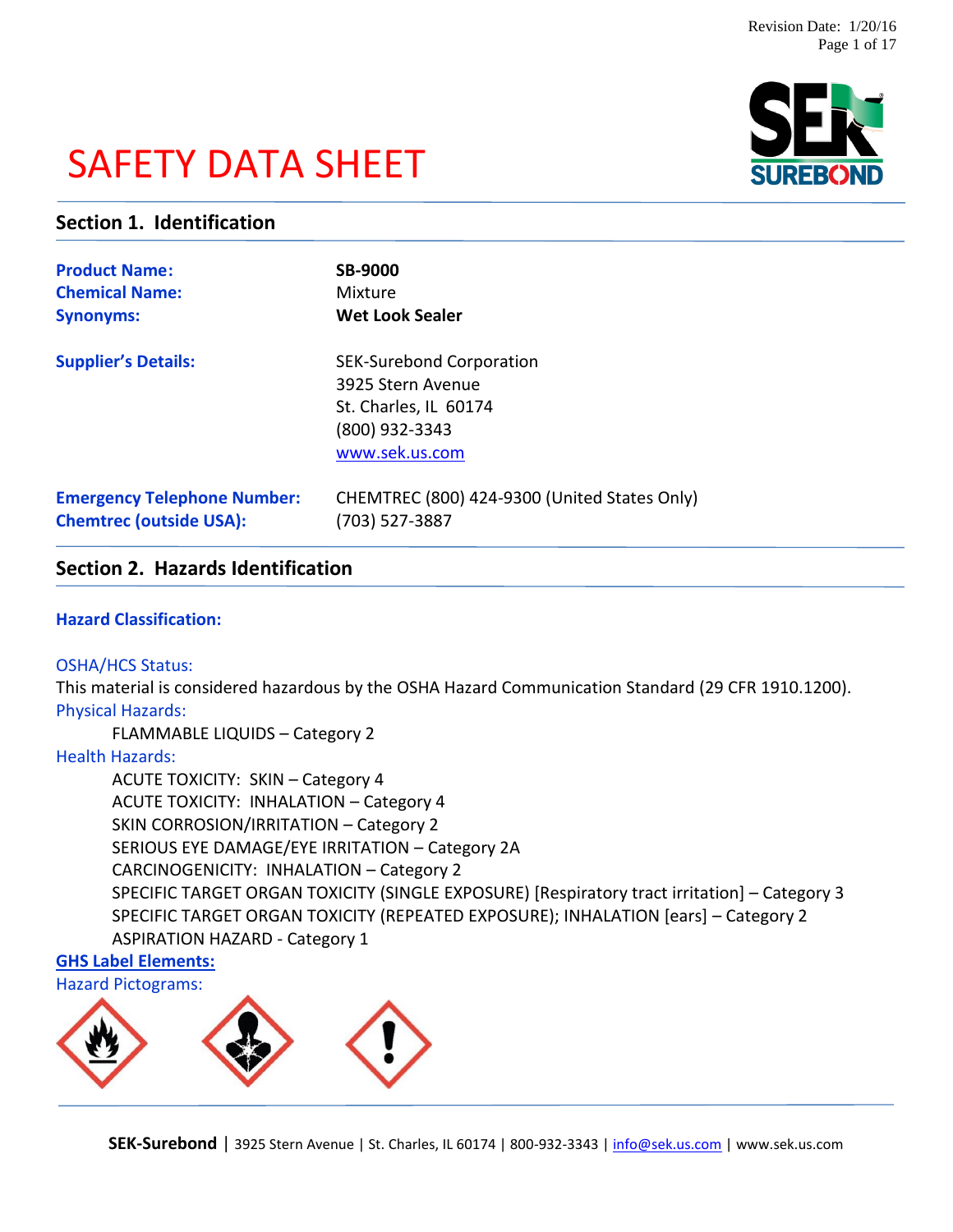## Signal Word: Danger!

### Hazard Statements:

Highly flammable liquid and vapor.

Harmful in contact with skin or if inhaled.

Causes serious eye irritation.

Causes skin irritation.

Suspected of causing cancer if inhaled.

May be fatal if swallowed and enters airways

May cause respiratory irritation.

May cause damage to organs through prolonged or repeated exposure if inhaled.

### **Precautionary Statements:**

### Prevention:

Keep out of reach of children. Read label and obtain special instructions before use. Do not handle until all safety precautions have been read and understood. Do not eat, drink or smoke when using this product. Wash thoroughly after handling. Use only outdoors in a well ventilated area. Keep away from heat, hot surfaces, sparks, open flames. Ground and bond container and receiving equipment. Use explosion-proof equipment only non-sparking tools. Take action to prevent static discharge. Keep container tightly closed. Wear protective gloves, clothing, face and eye protection. Do not breathe vapors, spray or mist.

#### Response:

**IF EXPOSED AND CONCERNED:** Get medical attention if you feel unwell.

**IF INHALED:** Remove victim to fresh air and keep at rest in a position comfortable for breathing. Call a POISON CENTER or physician if feel unwell.

**IF SWALLOWED:** Immediately call a POISON CENTER or physician. Do NOT induce vomiting.

**IF ON SKIN (or hair):** Immediately take off all contaminated clothing and wash before reuse. Rinse skin with plenty of water or shower. Call a POISON CENTER or physician if you feel unwell or if skin irritation occurs.

**IF IN EYES:** Rinse cautiously with water for several minutes. Remove contact lenses, if present and easy to do. Continue rinsing. Get medical attention if irritation occurs.

**IN CASE OF FIRE:** Use CO<sub>2</sub>, dry chemical, or alcohol resistant foam to extinguish.

#### Storage:

Store locked up in original packaging in a cool, well-ventilated place. Do not allow to freeze. Disposal:

Dispose of contents and container in accordance with all local, regional national and international regulations.

### Hazards not otherwise classified:

Static accumulating flammable liquid can become electrostatically charged even in bonded and grounded equipment. Sparks may ignite liquid and vapor. May cause flash fire or explosion.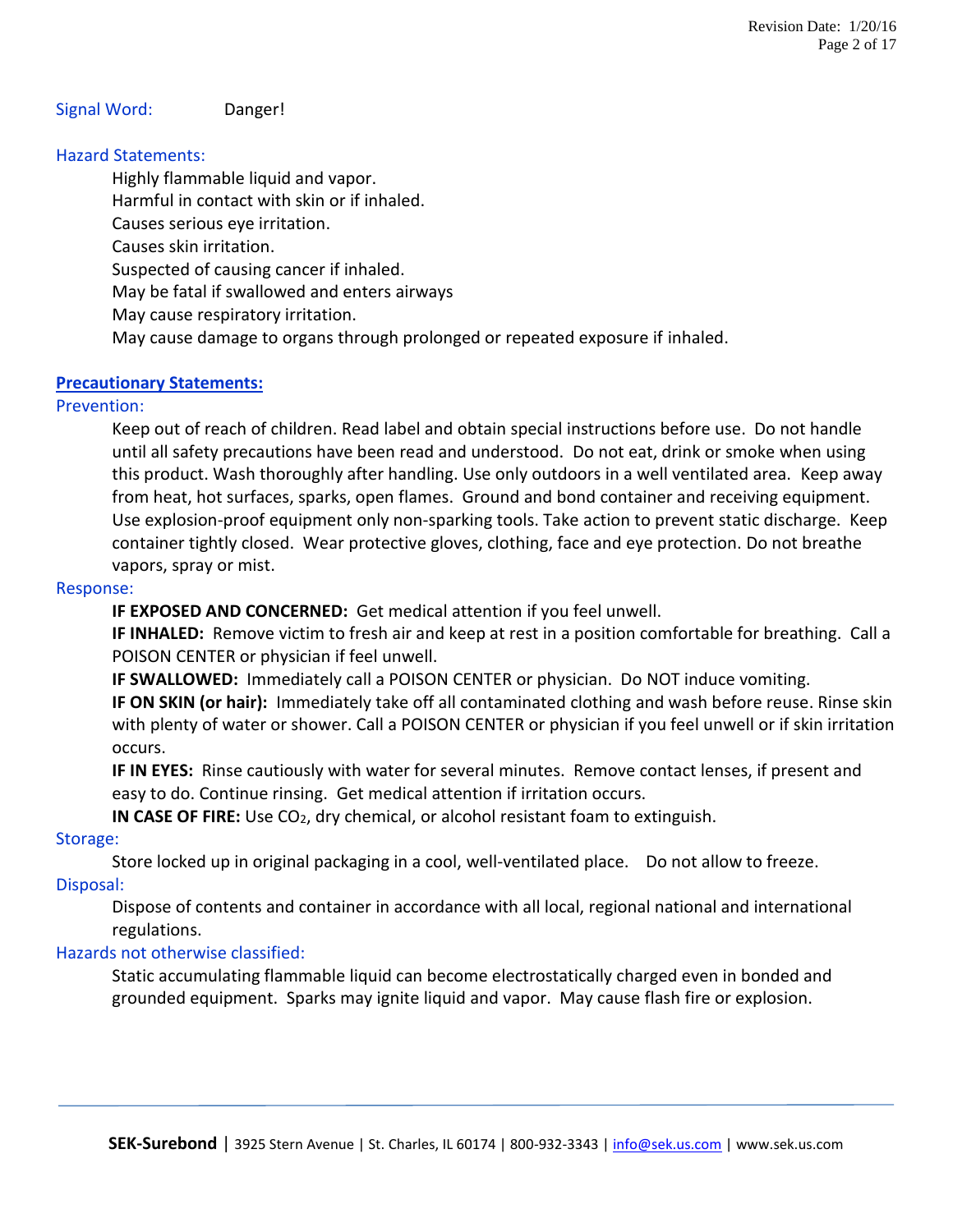## **Section 3. Composition/Information on Ingredients**

| <b>Substance/Mixture:</b>             | Mixture                 |
|---------------------------------------|-------------------------|
| <b>Chemical Name:</b>                 | ΝA                      |
| <b>Other Means of Identification:</b> | SB-9000 Wet Look Sealer |

#### **CAS number/other identifiers:** CAS Number: Mixture

| <b>Ingredient Name</b>                    | %         | <b>CAS Number</b> |
|-------------------------------------------|-----------|-------------------|
| Xylenes, mixed isomers                    | $5 - 10$  | 1330-20-7         |
| Ethylbenzene                              | $1 - 3$   | 100-41-4          |
| Carbonic Acid, dimethyl ester             | $70 - 80$ | 616-38-6          |
| Proprietary Polymer blend (non-hazardous) | $15 - 30$ | ***               |

\*= Various \*\*= Mixture \*\*\*= Proprietary

Any concentration shown as a range is to protect confidentiality or is due to the process of variation. **Occupation exposure limits, if available, are listed in Section 8.**

## **Section 4. First Aid Measures**

## **Description of Necessary First Aid Measures:**

#### Eye Contact:

Immediately flush eyes with plenty of water, occasionally lifting the upper and lower eyelids. Check for and remove any contact lenses. Continue to rinse for at least 15 minutes. Get medical attention.

#### Inhalation:

Remove victim to fresh air and keep at rest in a position comfortable for breathing. If it is suspected that gas or vapor is still present, the rescuer should wear an appropriate mask or self-contained breathing apparatus. If not breathing, if breathing is irregular, or if respiratory arrest occurs, provide artificial respiration or oxygen by trained personnel. It may be dangerous to the person providing aid to give mouth-to-mouth resuscitation. Get medical attention. If necessary, call a poison control center or physician. If unconscious, place in recovery position and get medical attention immediately. Maintain an open airway. Loosen tight clothing such as a collar, tie, belt or waistband.

#### Skin Contact:

Wash with plenty of soap and water. Remove contaminated clothing and shoes. Wash contaminated clothing thoroughly with water before removing it, or wear gloves. Continue to rinse for at least 15 minutes. Get medical attention. If necessary, call a poison center or physician. Wash clothing before reuse. Clean shoes thoroughly before reuse.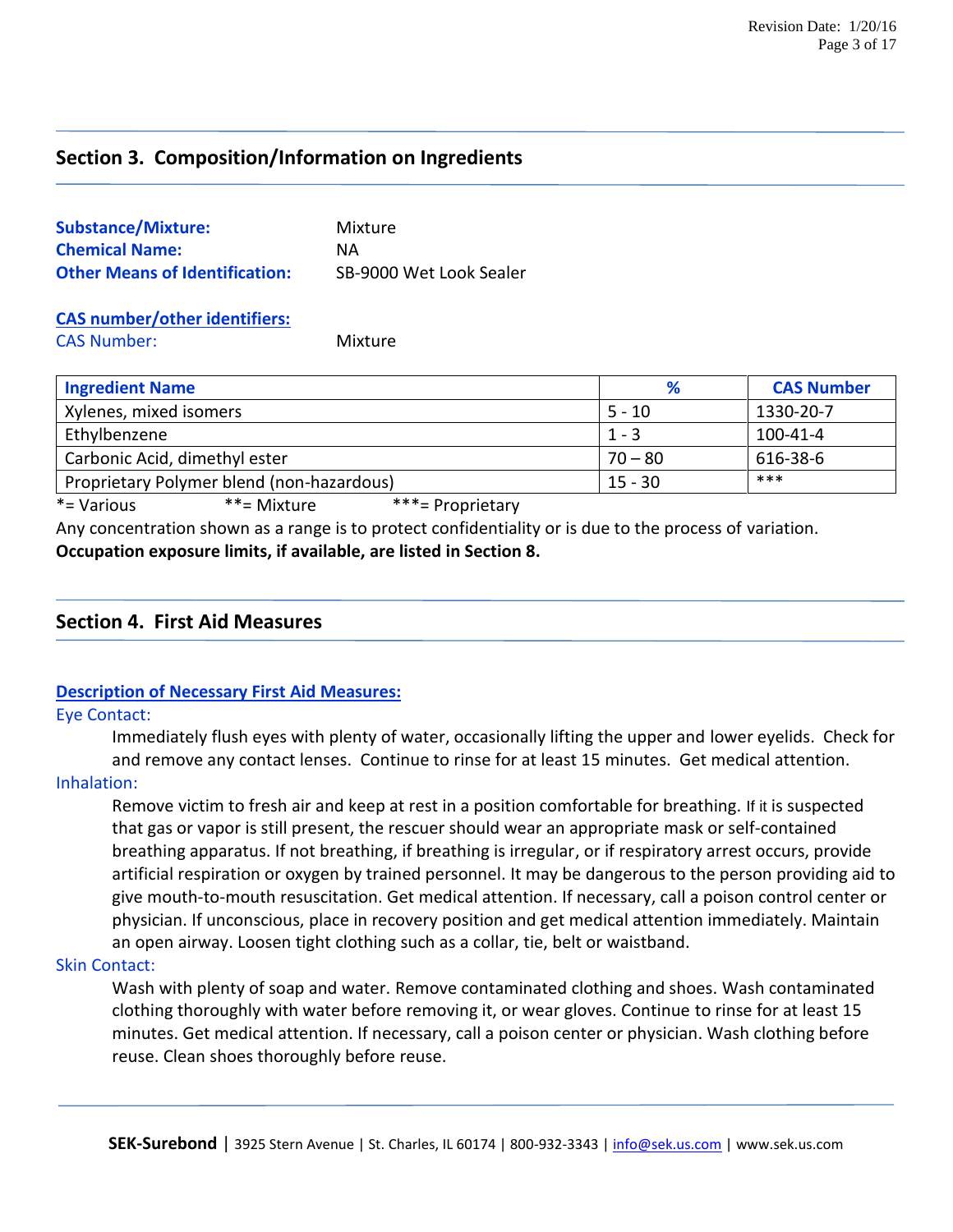#### Ingestion:

Get medical attention immediately. Call a poison control center or physician. Wash out mouth with water. Remove dentures if any. Remove victim to fresh air and keep at rest in a position comfortable for breathing. Aspiration hazard if swallowed. Can enter lungs and cause damage. Do not induce vomiting. If vomiting occurs, the head should be kept low so that vomit does not enter the lungs. Never give anything by mouth to an unconscious person. If unconscious, place in recovery position and get medical attention immediately. Maintain an open airway. Loosen tight clothing such as a collar, tie, belt or waistband.

## **Most Important Symptoms/Effects, Acute:**

| <b>Potential acute health effects:</b> |                                                                                        |
|----------------------------------------|----------------------------------------------------------------------------------------|
| Eye Contact:                           | Causes serious eye irritation                                                          |
| Inhalation:                            | Harmful if inhaled. May cause respiratory irritation.                                  |
| <b>Skin Contact:</b>                   | Harmful in contact with skin. Causes skin irritation.                                  |
| Ingestion:                             | May be fatal if swallowed and enters airways. Irritating to mouth, throat and stomach. |
| <b>Over-Exposure Signs/Symptoms:</b>   |                                                                                        |
| Eye Contact:                           | Adverse symptoms may include the following:                                            |
|                                        | Pain or irritation                                                                     |
|                                        | Watering                                                                               |
|                                        | Redness                                                                                |
| Inhalation:                            | Adverse symptoms may include the following:                                            |
|                                        | Respiratory tract irritation                                                           |
|                                        | Coughing                                                                               |
| <b>Skin Contact:</b>                   | Adverse symptoms may include the following:                                            |
|                                        | <b>Irritation</b>                                                                      |
|                                        | Redness                                                                                |
| Ingestion:                             | Adverse symptoms may include the following:                                            |
|                                        | Nausea or vomiting                                                                     |

### **Indication of Immediate Medical Attention and Special Treatment Needed (if necessary):**

### Notes to Physician:

If ingested, this material presents a significant aspiration and chemical pneumonitis hazard. Induction of emesis is NOT recommended. Consider activated charcoal and/or gastric lavage. If patient is obtunded, protect the airway by cuffed endotracheal intubation or by placement of the body in a Trendelenburg and left lateral decubitus position.

### Specific Treatments:

Treat symptomatically and supportively.

## Protection of First-Aiders:

No action shall be taken involving any personal risk or without suitable training. If it is suspected that gas or vapor is still present, the rescuer should wear an appropriate mask or self-contained breathing apparatus. It may be dangerous to the person providing aid to give mouth-to-mouth resuscitation. Wash contaminated clothing thoroughly with water before removing it, or wear gloves.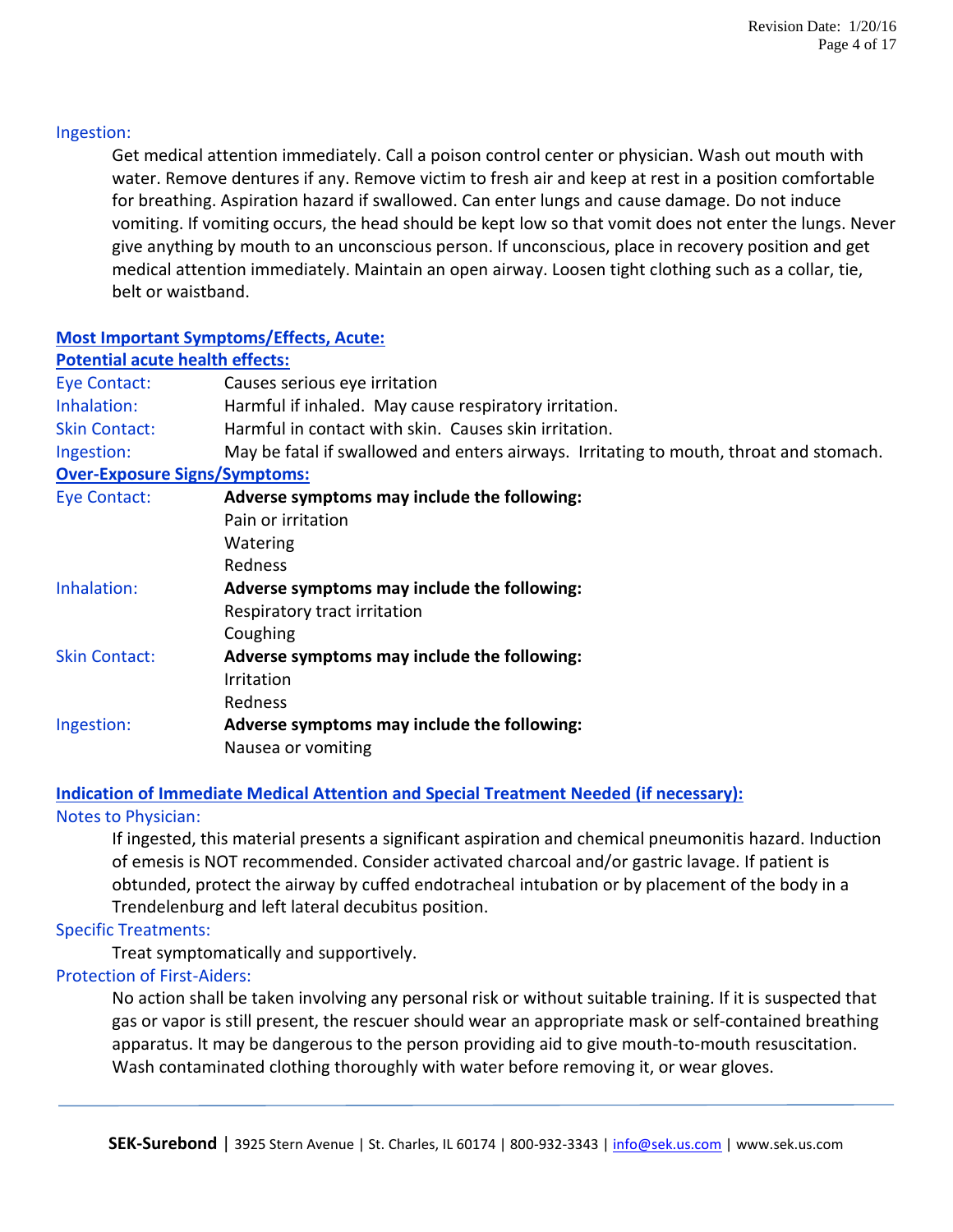## **Section 5. Firefighting Measures**

#### **Specific Hazards Arising From the Chemical:**

Flammable liquid and vapor. In a fire or if heated, a pressure increase will occur and the container may burst, with the risk of a subsequent explosion. The vapor/gas is heavier than air and will spread along the ground. Vapors may accumulate in low or confined areas or travel a considerable distance to a source of ignition and flash back. Runoff to sewer may create fire or explosion hazard. Fire water contaminated with this material must be contained and prevented from being discharged to any waterway, sewer or drain.

#### **Extinguishing Media:**

| <b>Suitable Extinguishing Media:</b> | Use dry chemical, $CO2$ , water spray (fog) or foam. |
|--------------------------------------|------------------------------------------------------|
| Unsuitable Extinguishing Media:      | Do not use water jet                                 |
| <b>Hazardous Thermal</b>             |                                                      |
| <b>Decomposition Products:</b>       | Carbon dioxide                                       |
|                                      | Carbon monoxide                                      |

#### Special Protective Actions for Firefighters:

Promptly isolate the scene by removing all persons from the vicinity of the incident if there is a fire. No action shall be taken involving any personal risk or without suitable training. Move containers from fire area if this can be done without risk. Use water spray to keep fire-exposed containers cool.

### Special Protective Equipment for Firefighters:

Firefighters should wear appropriate protective equipment and self-contained breathing apparatus (SCBA) with a full face-piece operated in positive pressure mode.

## **Section 6. Accidental Release Measures**

#### **Personal Precautions, Protective Equipment and Emergency Procedures:**

#### For Non-Emergency Personnel:

No action shall be taken involving any personal risk or without suitable training. Evacuate surrounding areas. Keep unnecessary and unprotected personnel from entering. Do not touch or walk through spilled material. Shut off all ignition sources. No flares, smoking or flames in hazard area. Avoid breathing vapor or mist. Provide adequate ventilation. Wear appropriate respirator when ventilation is inadequate. Put on appropriate personal protective equipment.

#### For Emergency Responders:

If specialized clothing is required to deal with the spillage, take note of any information in Section 8 on suitable and unsuitable materials. See also the information in "For Non-Emergency Personnel".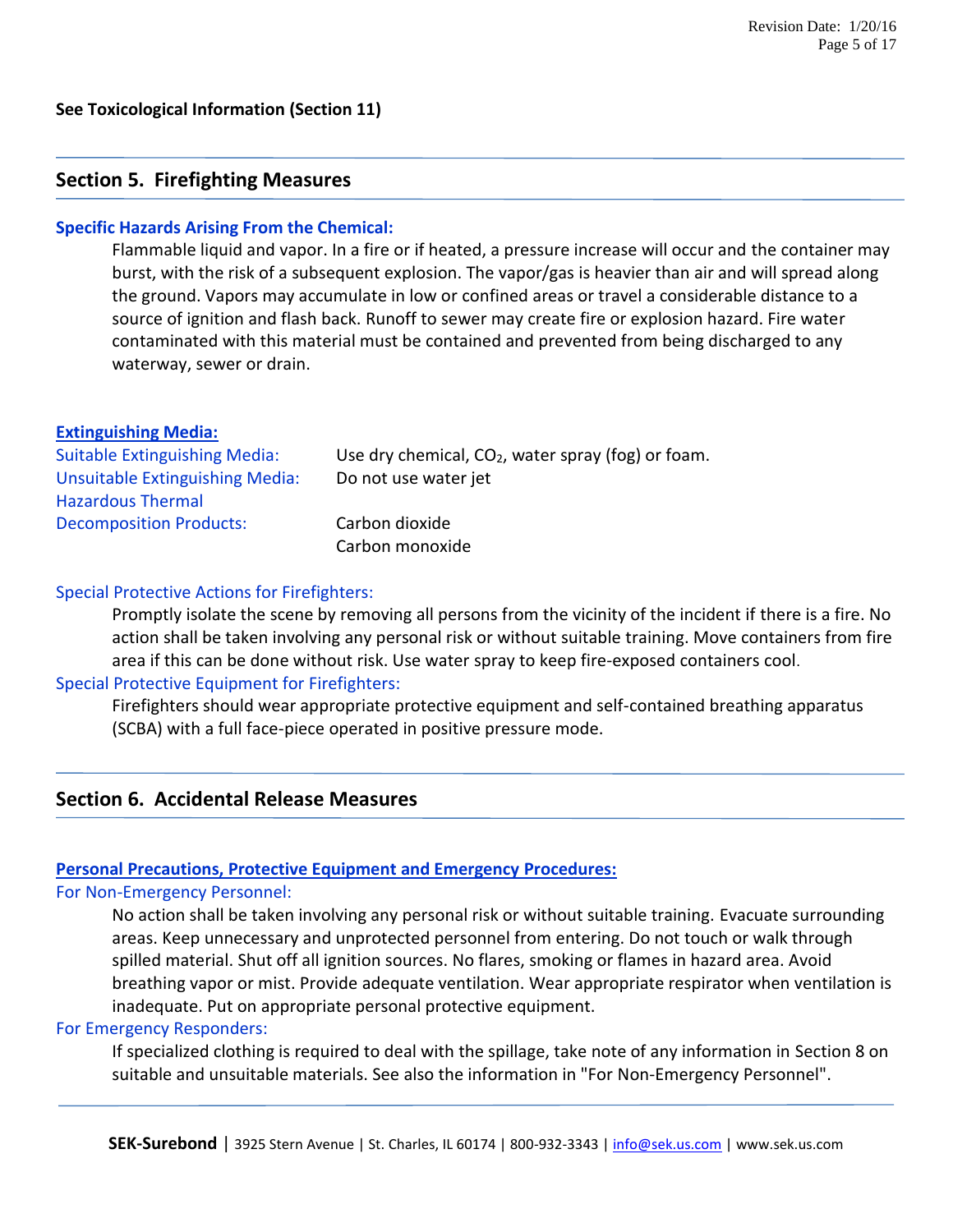#### Environmental Precautions:

Avoid dispersal of spilled material and runoff and contact with soil, waterways, drains and sewers. Inform the relevant authorities if the product has caused environmental pollution (sewers, waterways, soil or air). Water polluting material. May be harmful to the environment if released in large quantities.

#### **Methods and Materials for Containment and Cleaning Up:**

#### Small Spill:

Stop leak if without risk. Move containers from spill area. Use spark-proof tools and explosion-proof equipment. Absorb with an inert dry material and place in an appropriate waste disposal container. Dispose of via a licensed waste disposal contractor.

### Large Spill:

Stop leak if without risk. Move containers from spill area. Use spark-proof tools and explosion-proof equipment. Approach release from upwind. Prevent entry into sewers, water courses, basements or confined areas. Wash spillages into an effluent treatment plant or proceed as follows. Contain and collect spillage with non-combustible, absorbent material e.g. sand, earth, vermiculite or diatomaceous earth and place in container for disposal according to local regulations (see Section 13). Dispose of via a licensed waste disposal contractor. Contaminated absorbent material may pose the same hazard as the spilled product. Note: see Section 1 for emergency contact information and Section 13 for waste disposal.

## **Section 7. Handling and Storage**

## **Precautions for Safe Handling:**

#### Protective Measures:

Put on appropriate personal protective equipment (see Section 8). Avoid exposure - obtain special instructions before use. Do not handle until all safety precautions have been read and understood. Do not get in eyes or on skin or clothing. Do not breathe vapor or mist. Do not swallow. Avoid release to the environment. Use only with adequate ventilation. Wear appropriate respirator when ventilation is inadequate. Do not enter storage areas and confined spaces unless adequately ventilated. Keep in the original container or an approved alternative made from a compatible material, kept tightly closed when not in use. Store and use away from heat, sparks, open flame or any other ignition source. Use explosion-proof electrical (ventilating, lighting and material handling) equipment. Use only nonsparking tools. Take precautionary measures against electrostatic discharges. Empty containers retain product residue and can be hazardous. Do not reuse container.

### Advice on General Occupational Hygiene:

Eating, drinking and smoking should be prohibited in areas where this material is handled, stored and processed. Workers should wash hands and face before eating, drinking and smoking. Remove contaminated clothing and protective equipment before entering eating areas. See also Section 8 for additional information on hygiene measures.

### Conditions for Safe Storage, Including any Incompatibilities: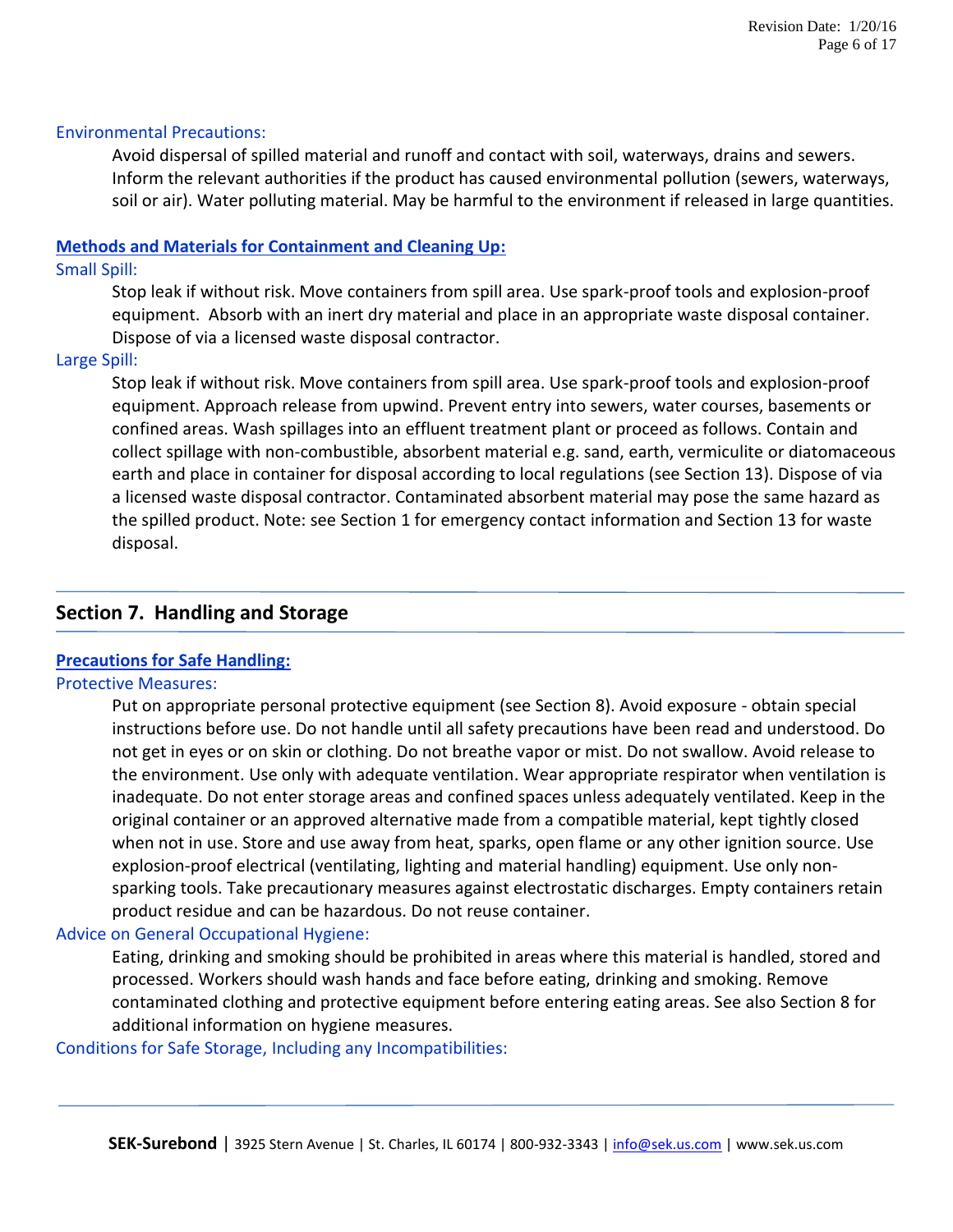Store in accordance with local regulations. Store in a segregated and approved area. Store in original container protected from direct sunlight in a dry, cool and well-ventilated area, away from incompatible materials (see Section 10) and food and drink. Store locked up. Eliminate all ignition sources. Separate from oxidizing materials. Keep container tightly closed and sealed until ready for use. Containers that have been opened must be carefully resealed and kept upright to prevent leakage. Do not store in unlabeled containers. Use appropriate containment to avoid environmental contamination. Do not allow to freeze.

#### **Storage stability:**

Shelf life, use within: 24 months

## **Section 8. Exposure Controls/Personal Protection**

#### **Control Parameters:**

#### **Occupational Exposure Limits:**

| <b>Ingredient Name</b> | <b>Exposure Limits</b>                 |
|------------------------|----------------------------------------|
| Xylenes, mixed isomers | ACGIH TLV (United States, 4/2014).     |
|                        | TWA: 100 ppm 8 hours.                  |
|                        | TWA: 434 mg/m <sup>3</sup> 8 hours.    |
|                        | STEL: 150 ppm 15 minutes.              |
|                        | STEL: $651 \text{ mg/m}^3$ 15 minutes. |
|                        | OSHA PEL (United States, 2/2013).      |
|                        | TWA: 100 ppm 8 hours.                  |
|                        | TWA: 435 mg/m <sup>3</sup> 8 hours.    |
| Ethylbenzene           | ACGIH TLV (United States, 4/2014).     |
|                        | TWA: 20 ppm 8 hours.                   |
|                        | OSHA PEL (United States, 2/2013).      |
|                        | TWA: 100 ppm 8 hours.                  |
|                        | TWA: 435 mg/m <sup>3</sup> 8 hours.    |

#### Appropriate Engineering Controls:

Use only with adequate ventilation. Use process enclosures, local exhaust ventilation or other engineering controls to keep worker exposure to airborne contaminants below any recommended or statutory limits. The engineering controls also need to keep gas, vapor or dust concentrations below any lower explosive limits. Use explosion-proof ventilation equipment.

#### Environmental Exposure Controls:

Emissions from ventilation or work process equipment should be checked to ensure they comply with the requirements of environmental protection legislation. In some cases, vapor controls, filters or engineering modifications to the process equipment will be necessary to reduce emissions to acceptable levels.

#### **Individual Protection Measures:**

Hygiene Measures: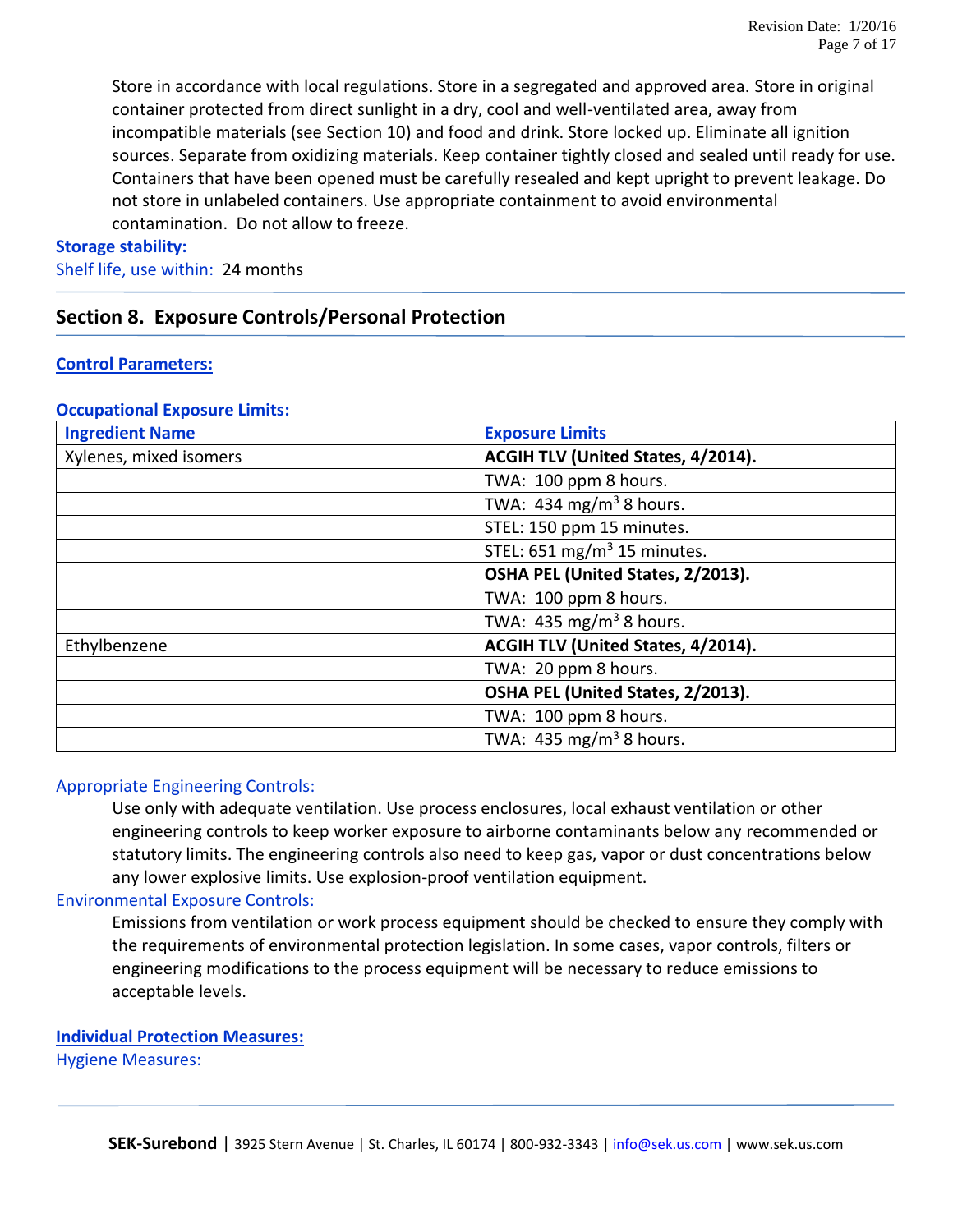Wash hands, forearms and face thoroughly after handling chemical products, before eating, smoking and using the lavatory and at the end of the working period. Appropriate techniques should be used to remove potentially contaminated clothing. Wash contaminated clothing before reusing. Ensure that eyewash stations and safety showers are close to the workstation location.

### Eye/Face Protection:

Safety glasses equipped with side shields are recommended as minimum protection in industrial settings. If contact is possible, the following protection should be worn, unless the assessment indicates a higher degree of protection: Splash goggles. Safety eyewear complying with an approved standard should be used when a risk assessment indicates this is necessary to avoid exposure to liquid splashes, mists, gases or dusts. Chemical splash goggles. If inhalation hazards exist, a full-face respirator may be required instead.

#### **Skin Protection:**

#### Hand Protection:

Chemical-resistant gloves complying with an approved standard should be worn at all times when handling chemical products if a risk assessment indicates this is necessary. Considering the parameters specified by the glove manufacturer, check during use that the gloves are still retaining their protective properties. It should be noted that the time to breakthrough for any glove material may be different for different glove manufacturers.

### Body Protection:

Personal protective equipment for the body should be selected based on the task being performed and the risks involved and should be approved by a specialist before handling this product.

#### Other Skin Protection:

Appropriate footwear and any additional skin protection measures should be selected based on the task being performed and the risks involved and should be approved by a specialist before handling this product.

#### Respiratory Protection:

Use a properly fitted, air-purifying or supplied-air respirator complying with an approved standard if a risk assessment indicates this is necessary. Respirator selection must be based on known or anticipated exposure levels, the hazards of the product and the safe working limits of the selected respirator.

## **Section 9. Physical and Chemical Properties**

| <b>Physical State:</b>              | Liquid                                                       |
|-------------------------------------|--------------------------------------------------------------|
| Color:                              | Transparent, colorless.                                      |
| Odor:                               | Sweet, pungent aromatic hydrocarbon                          |
| pH:                                 | Not available.                                               |
| <b>Melting Point:</b>               | 4°C (40°F) (Carbonic acid, dimethyl ester)                   |
| <b>Boiling Point/Boiling Range:</b> | 90°C (194°F) (Carbonic acid, dimethyl ester)                 |
| <b>Flash Point:</b>                 | est. Closed cup: 16°C (61°F) (Carbonic acid, dimethyl ester) |
| <b>Evaporation Rate:</b>            | 0.8 (n-butyl acetate. = 1) (Carbonic acid, dimethyl ester)   |
| Lower and Upper Explosive           | Lower: 1% (Xylene)                                           |
| (Flammable) Limits:                 | Upper: 13% (Xylene)                                          |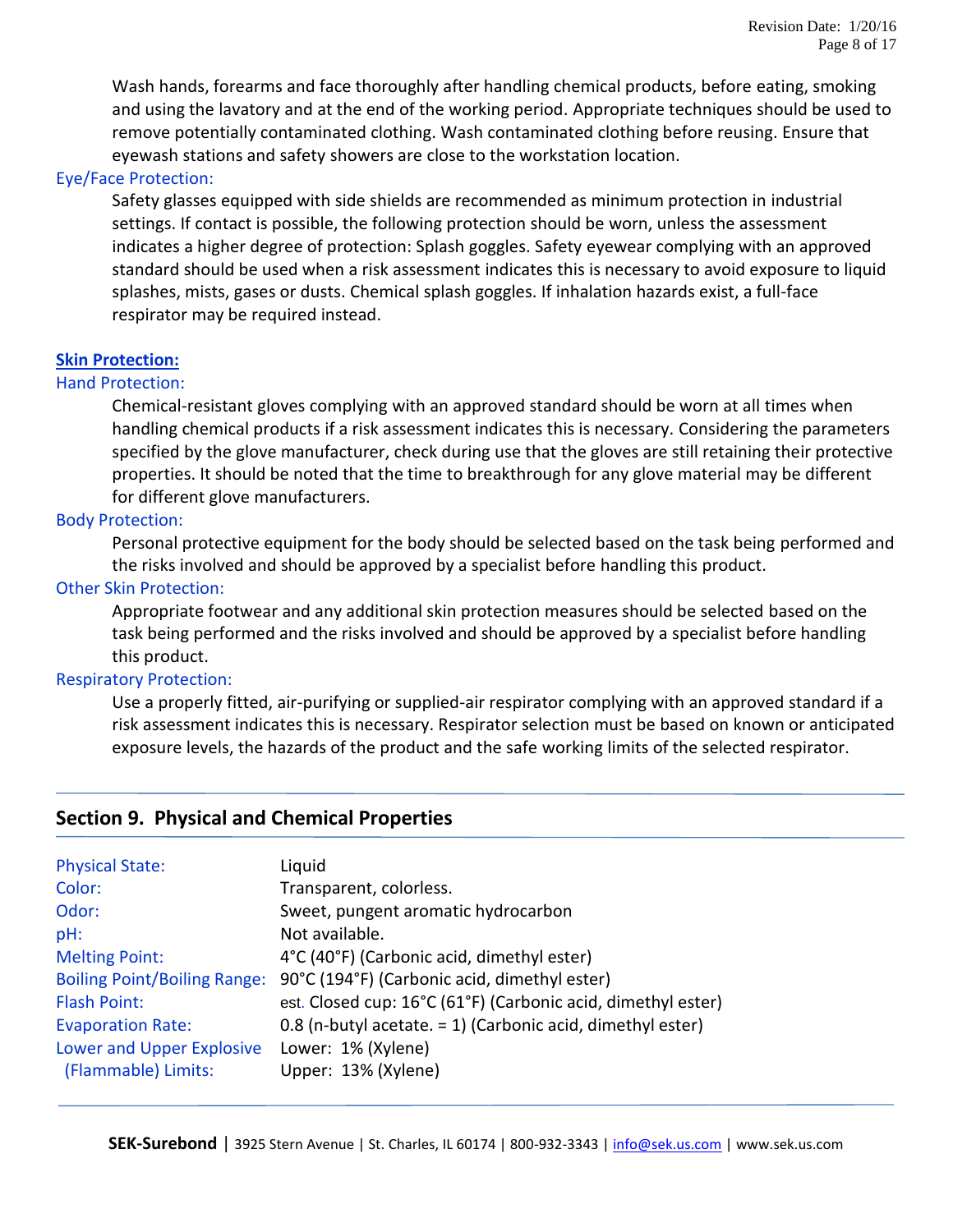| <b>Vapor Pressure:</b>   | 24 hPa (18 mm Hg) [70F] (Carbonic acid, dimethyl ester)  |
|--------------------------|----------------------------------------------------------|
| <b>Vapor Density:</b>    | 3.20 [NBuAc=1] (Carbonic acid, dimethyl ester)           |
| <b>Relative Density:</b> | 1.04                                                     |
| Density lbs/gal:         | $8.68$ lbs/gal                                           |
| Gravity, °API:           | ND.                                                      |
| Solubility:              | ND.                                                      |
|                          | Auto-ignition Temperature: est. 432°C (809.6°F) (Xylene) |

## **Section 10. Stability and Reactivity**

#### Reactivity:

Not expected to be Explosive, Self-Reactive, Self-Heating, or an Organic Peroxide under US GHS Definition(s).

#### Chemical Stability:

The product is stable.

## Possibility of Hazardous Reactions:

Under normal conditions of storage and use, hazardous reactions will not occur.

### Conditions to Avoid:

Avoid all possible sources of ignition (spark or flame). Do not pressurize, cut, weld, braze, solder, drill, grind or expose containers to heat or sources of ignition. Do not allow vapor to accumulate in low or confined areas.

#### Incompatible Materials:

Reactive or incompatible with the following materials: oxidizing materials

#### Hazardous Decomposition Products:

Under normal conditions of storage and use, hazardous decomposition products should not be produced.

## **Section 11. Toxicological Information**

### **Information on Toxicological Effects:**

#### **Acute Toxicity:**

| <b>Product/Ingredient Name</b> | Result               | <b>Species</b> | <b>Dose</b>   | <b>Exposure</b>          |
|--------------------------------|----------------------|----------------|---------------|--------------------------|
| Xylenes, mixed isomers         | LC50 Inhalation Gas. | Cat            | 9500 ppm      | 2 hours                  |
|                                | LC50 Inhalation Gas. | Rat            | 5000 ppm      | 4 hours                  |
|                                | LC50 Inhalation Gas. | Rat            | 6700 ppm      | 4 hours                  |
|                                | LC50 Inhalation Gas. | Rat            | 6670 ppm      | 4 hours                  |
|                                | LD50 Oral            | Mouse          | $2119$ mg/kg  | $\overline{\phantom{a}}$ |
|                                | LD50 Oral            | Rat            | 4300 mg/kg    | $\overline{\phantom{a}}$ |
|                                | LD50 Oral            | Rat            | 4300 mg/kg    |                          |
| Ethylbenzene                   | LD50 Dermal          | Rabbit         | $>5000$ mg/kg | $\overline{\phantom{a}}$ |
|                                | LD50 Oral            | Rat            | 3500 mg/kg    | $\overline{\phantom{a}}$ |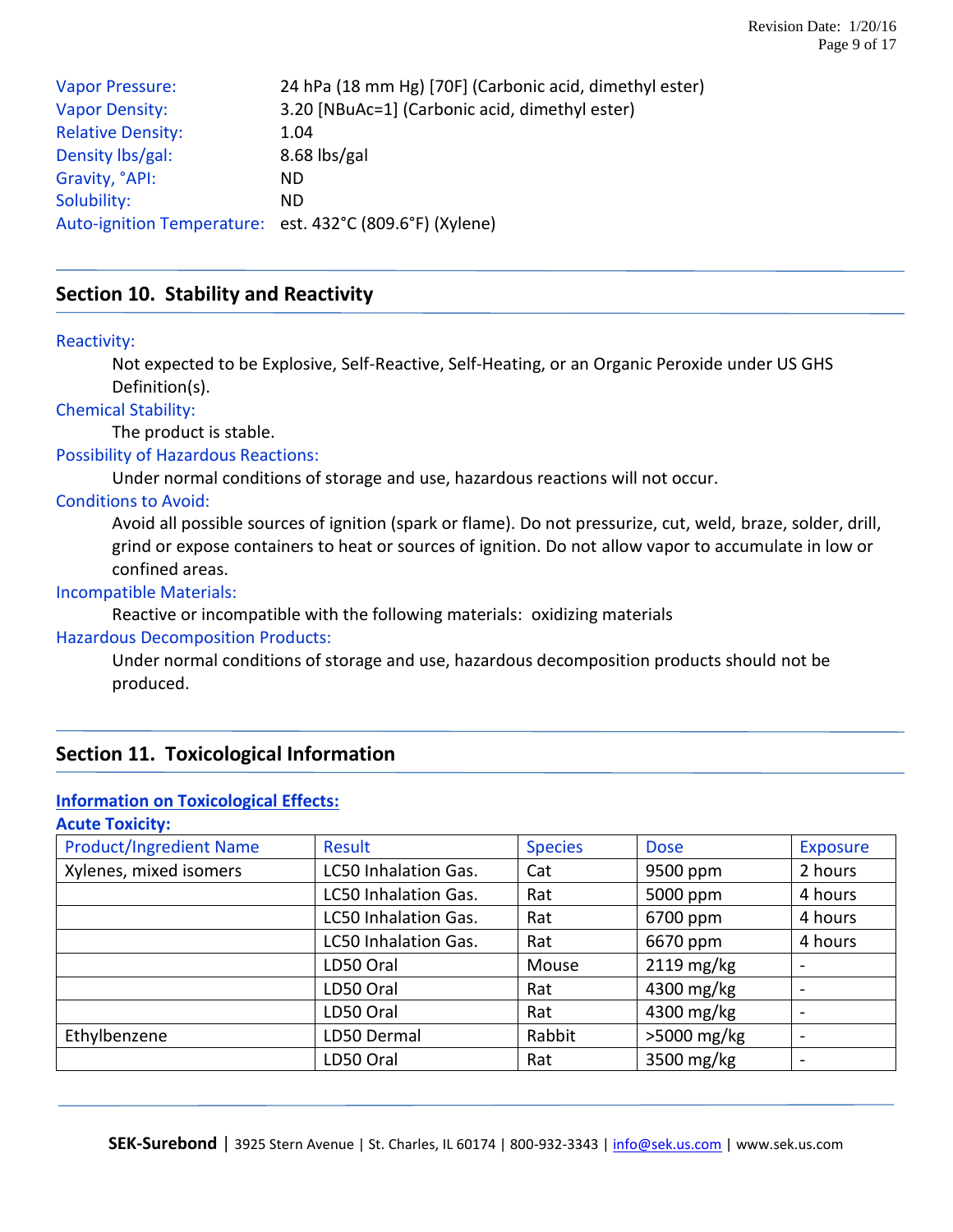| Carbonic acid,<br>, dimethyl ester | <b>LC50</b>          | $D \rightarrow +$<br>.ndu | $\cap$<br>>5.36 mg/l |  |
|------------------------------------|----------------------|---------------------------|----------------------|--|
|                                    | <b>ATF</b><br>Dermal |                           | 2000 mg/kg           |  |

### Conclusion/Summary:

#### **Xylenes, mixed isomers:**

Effects from Acute Exposure:

 ORAL (LD50), Acute: 4,300 mg/kg [Rat]. INHALATION (LD<sub>50</sub>), Acute: 4,550 ppm for four hours [Rat]. DERMAL (LD<sub>50</sub>), Acute: 14,100 uL/kg [Rabbit].

Response: Overexposure to xylene may cause upper respiratory tract irritation, headache, cyanosis, blood serum changes, CNS damage and narcosis. Effects may be increased by the use of alcoholic beverages. Evidence of liver and kidney impairment were reported in workers recovering from a gross over-exposure.

#### **Ethylbenzene:**

Effects from Acute Exposure:

ORAL (LD<sub>50</sub>), Acute: 3,500 mg/kg [Rat]. DERMAL (LD<sub>50</sub>), Acute: 17,800 uL/kg [Rabbit]. INTRAPERITONEAL (LD $_{50}$ ), Acute: 2,624 mg/kg [Rat].

### **Effects from Prolonged or Repeated Exposure:**

Findings from a 2-year inhalation study in rodents conducted by NTP were as follows: Effects were observed only at the highest exposure level (750 ppm). At this level, the incidence of renal tumors was elevated in male rats (tubular carcinomas) and female rats (tubular adenomas). Also, the incidence of tumors was elevated in male mice (alveolar and bronchiolar carcinomas) and female mice (hepatocellular carcinomas). IARC has classified ethyl benzene as "possibly carcinogenic to humans" (Group 2B). Studies in laboratory animals indicate some evidence of post-implantation deaths following high levels of maternal exposure. The relevance of these findings to humans is not clear at this time. Studies in laboratory animals indicate limited evidence of renal malformations, resorptions, and developmental delays following high levels of maternal exposure. The relevance of these findings to humans is not clear at this time. Studies in laboratory animals indicate some evidence of adverse effects on the liver, kidney, thyroid, and pituitary gland.

#### **Irritation/Corrosion:**

| <b>Product/Ingredient Name</b> | Result                 | <b>Species</b> | Score                    | Exposure               | Observation |
|--------------------------------|------------------------|----------------|--------------------------|------------------------|-------------|
| Xylenes, mixed isomers         | Skin-Mild Irritant     | Rat            | $\overline{\phantom{a}}$ | 8 hours 60 microliters | $\sim$      |
|                                | Skin-Moderate Irritant | Rabbit         | $\blacksquare$           | 24 hours 500           |             |
|                                |                        |                |                          | milligrams             |             |
|                                | Skin - Moderate        | Rabbit         | ۰                        | 100 percent            |             |
|                                | Irritant               |                |                          |                        |             |
| Ethylbenzene                   | Skin - Mild Irritant   | Rabbit         | $\overline{a}$           | 24 hours 15            |             |
|                                |                        |                |                          | milligrams             |             |

Skin: Skin: No additional information.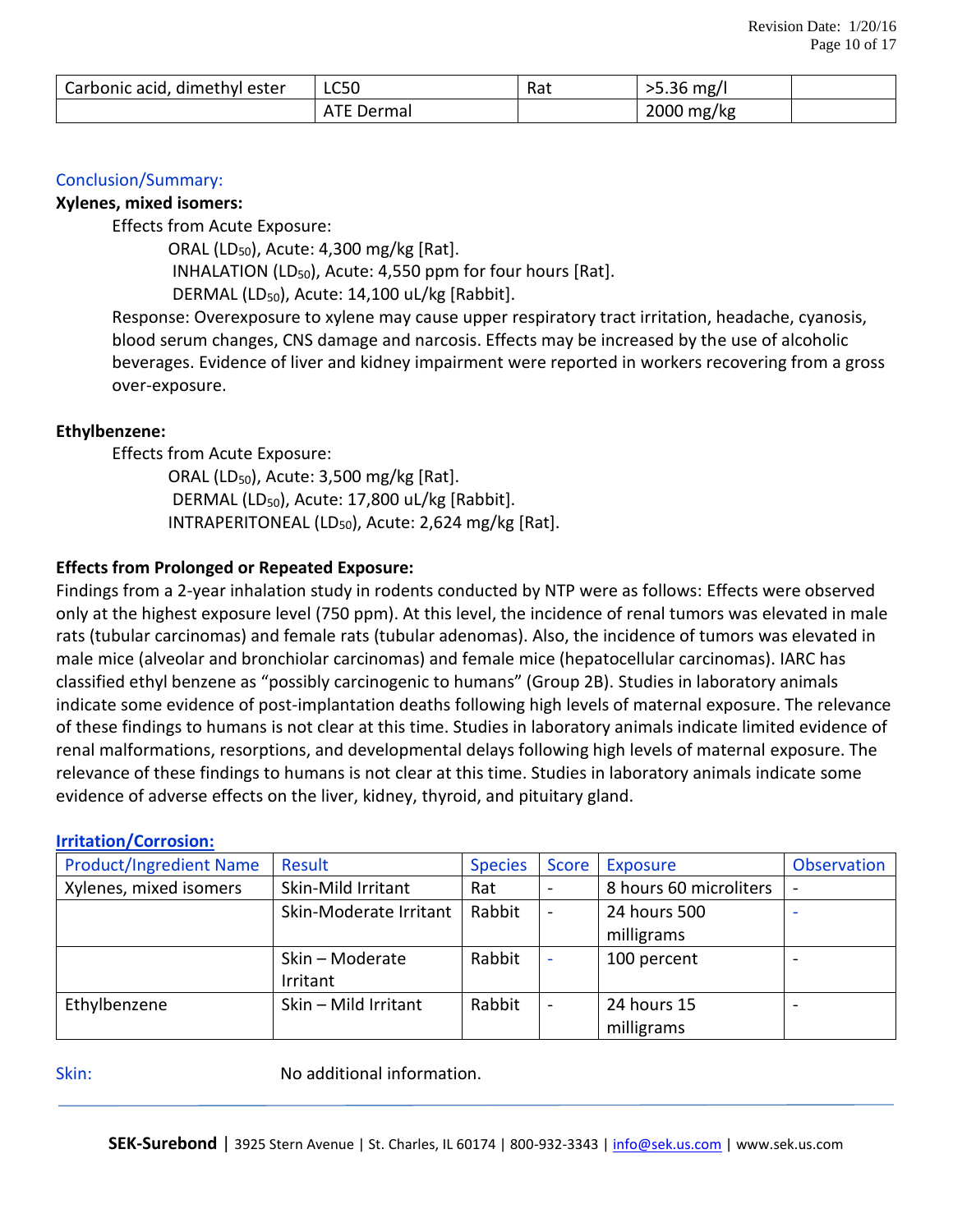| Eyes:                      | When splashed in the eyes, may cause burning pain, conjunctivitis, corneal<br>vacuolation, and keratitis. |
|----------------------------|-----------------------------------------------------------------------------------------------------------|
| Respiratory:               | No additional information.                                                                                |
| <b>Sensitization</b>       |                                                                                                           |
| Skin:                      | No additional information.                                                                                |
| Respiratory:               | No additional information.                                                                                |
| <b>Mutagenicity</b>        |                                                                                                           |
| <b>Conclusion/Summary:</b> | No additional information.                                                                                |
| <b>Carcinogenicity</b>     |                                                                                                           |

Conclusion/Summary: No additional information.

## **Classification:**

| <b>Product/Ingredient Name</b> | <b>OSHA</b>              | IARC | <b>NTP</b> |
|--------------------------------|--------------------------|------|------------|
| Xylenes, mixed isomers         | $\overline{\phantom{0}}$ |      | -          |
| Ethylbenzene                   | $\overline{\phantom{0}}$ | 2Β   |            |

## **Reproductive Toxicity**

| No additional information. |
|----------------------------|
|                            |

### **Teratogenicity**

Conclusion/Summary: No additional information.

### **Specific Target Organ Toxicity (Single Exposure):**

| <b>Name</b>  | Category   | Route Of Exposure | <b>Target Organs</b>         |
|--------------|------------|-------------------|------------------------------|
| Ethylbenzene | Category 3 | Not Applicable.   | Respiratory Tract Irritation |

### **Specific Target Organ Toxicity (Repeated Exposure):**

| <b>Name</b>  | Category   | <b>Route of Exposure</b> | Target Organs |
|--------------|------------|--------------------------|---------------|
| Ethylbenzene | Category 2 | Inhalation               | Ears          |

## **Aspiration Hazard:**

| <b>Name</b>             | 152 YI                                    |
|-------------------------|-------------------------------------------|
| $F + h$<br>Ethylbenzene | ⊧HAZARD –<br>Category<br>ASPIRATION<br>-- |

## Information on the Likely Routes of Exposure:

Routes of entry anticipated: Dermal, Inhalation.

## **Potential Acute Health Effects:**

| Eye Contact: | Causes serious eye irritation. |                                                       |
|--------------|--------------------------------|-------------------------------------------------------|
| Inhalation:  |                                | Harmful if inhaled. May cause respiratory irritation. |

SEK-Surebond | 3925 Stern Avenue | St. Charles, IL 60174 | 800-932-3343 | [info@sek.us.com](mailto:info@sek.us.com) | www.sek.us.com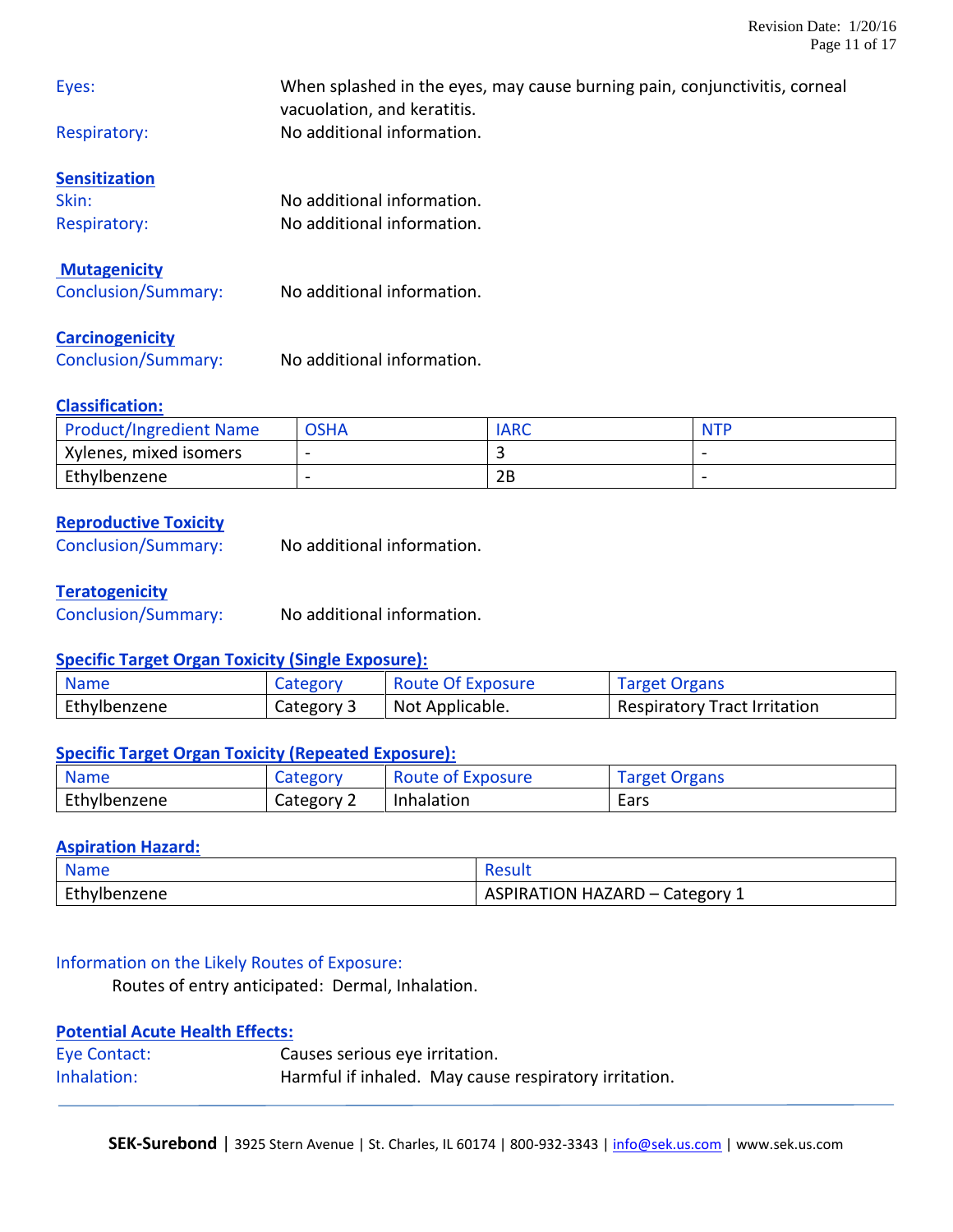| <b>Skin Contact:</b> | Harmful in contact with skin. Causes skin irritation.                         |  |  |
|----------------------|-------------------------------------------------------------------------------|--|--|
| Ingestion:           | May be fatal if swallowed and enters airways. Irritating to mouth, throat and |  |  |
|                      | stomach.                                                                      |  |  |

|               | Symptoms Related to the Physical, Chemical and Toxicological Characteristics: |
|---------------|-------------------------------------------------------------------------------|
| Eye Contact:  | Adverse symptoms may include the following:                                   |
|               | Pain or Irritation                                                            |
|               | Watering                                                                      |
|               | Redness                                                                       |
| Inhalation:   | Adverse symptoms may include the following:                                   |
|               | <b>Respiratory Tract Irritation</b>                                           |
|               | Coughing                                                                      |
| Skin Contact: | Adverse symptoms may include the following:                                   |
|               | Irritation                                                                    |
|               | Redness                                                                       |
| Ingestion:    | Adverse symptoms may include the following:                                   |
|               | Nausea or Vomiting                                                            |

## **Potential Chronic Health Effects:**

| General:                      | May cause damage to organs through prolonged or repeated exposure if<br>inhaled.                     |
|-------------------------------|------------------------------------------------------------------------------------------------------|
| Carcinogenicity:              | Suspected of causing cancer if inhaled. Rick of cancer depends on duration and<br>level of exposure. |
| Mutagenicity:                 | No significant effects or critical hazards.                                                          |
| Teratogenicity:               | No significant effects or critical hazards.                                                          |
| <b>Developmental Effects:</b> | No significant effects or critical hazards.                                                          |
| <b>Fertility Effects:</b>     | No significant effects or critical hazards.                                                          |

# **Section 12. Ecological Information**

| <b>Toxicity:</b>      |                                   |                                 |                 |
|-----------------------|-----------------------------------|---------------------------------|-----------------|
| Product/Ingredient    | Result                            | <b>Species</b>                  | <b>Exposure</b> |
| <b>Name</b>           |                                   |                                 |                 |
| Xylene, mixed isomers | Acute EC50 90mg/l Fresh Water     | Crustaceans-Cypris Subglobosa   | 48 hours        |
|                       | Acute LC50 8.5 ppm Marine Water   | Crustaceans-Palaemonetes Pugio- | 48 hours        |
|                       |                                   | Adult                           |                 |
|                       | Acute LC50 8500 µg/l Marine Water | Crustaceasns-Palaemonetes Pugio | 48 hours        |
|                       | Acute LC50 15700 µg/l Fresh water | Fish - Lepomis macrochirus -    | 96 hours        |
|                       |                                   | Juvenile (Fledgling, Hatchling, |                 |
|                       |                                   | Weanling)                       |                 |
|                       | Acute LC50 19000 µg/l Fresh water | Fish - Lepomis macrochirus      | 96 hours        |
|                       |                                   |                                 |                 |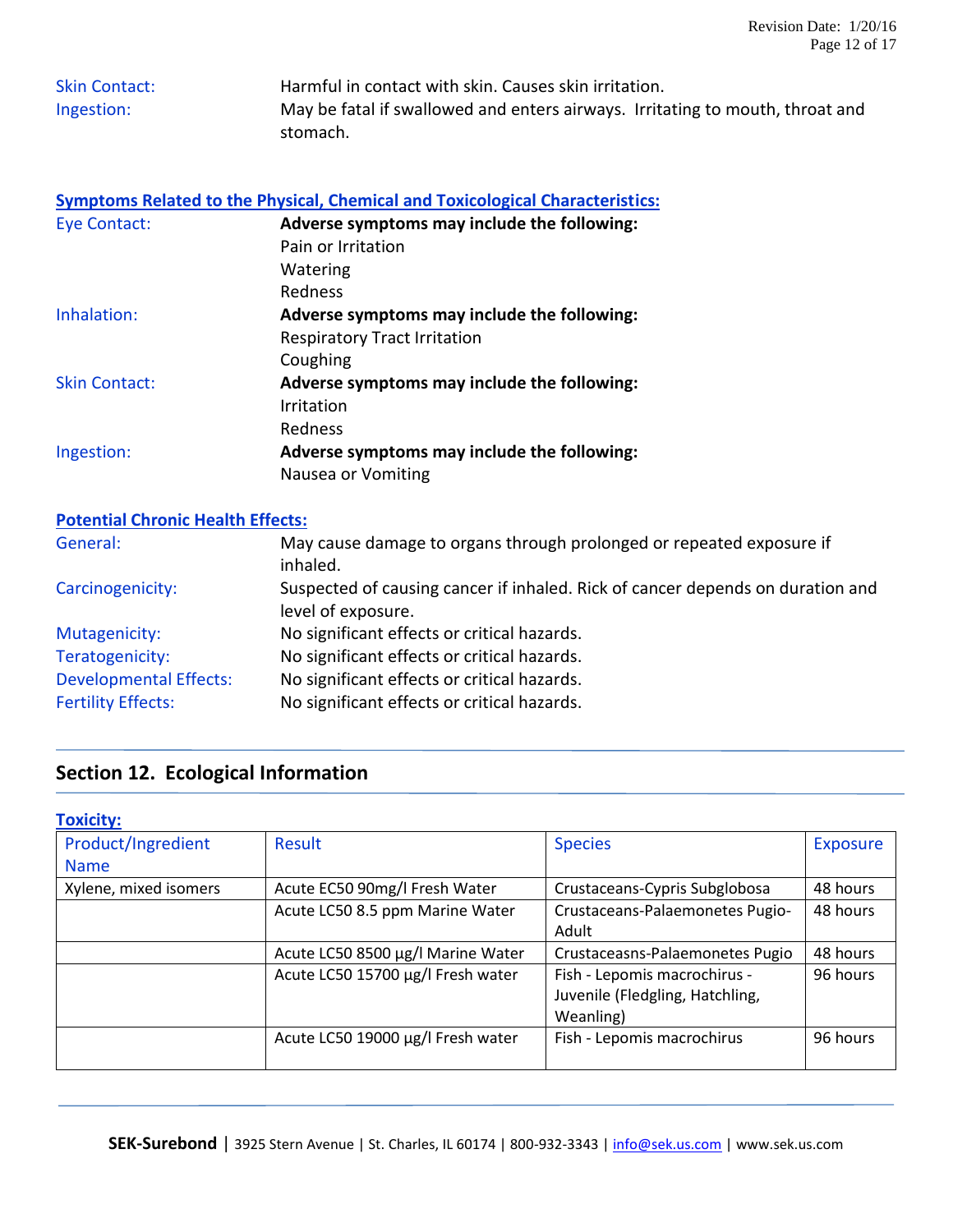|              | Acute LC50 13400 µg/l Fresh water  | Fish - Pimephales promelas  | 96 hours |
|--------------|------------------------------------|-----------------------------|----------|
|              | Acute LC50 16940 µg/l Fresh water  | Fish - Carassius auratus    | 96 hours |
| Ethylbenzene | Acute EC50 4600 µg/l Fresh water   | Algae - Pseudokirchneriella | 72 hours |
|              |                                    | subcapitata                 |          |
|              | Acute EC50 3600 µg/l Fresh water   | Algae - Pseudokirchneriella | 96 hours |
|              |                                    | subcapitata                 |          |
|              | Acute EC50 2930 µg/l Fresh water   | Daphnia - Daphnia magna -   | 48 hours |
|              |                                    | Neonate                     |          |
|              | Acute LC50 5200 µg/l Marine water  | Crustaceans - Americamysis  | 48 hours |
|              |                                    | bahia                       |          |
|              | Acute LC50 4200 µg/l Fresh water   | Fish - Oncorhynchus mykiss  | 96 hours |
|              | Chronic NOEC 1000 µg/l Fresh water | Algae - Pseudokirchneriella | 96 hours |
|              |                                    | subcapitata                 |          |

## Conclusion/Summary: Not available.

#### **Persistence and Degradability:**

Conclusion/Summary: Not available.

#### **Bioaccumulative Potential:**

| <b>Product/Ingredient Name</b> | $LogP_{ow}$          | <b>BCF</b>   | Potential |
|--------------------------------|----------------------|--------------|-----------|
| Xylenes, Mixed Isomers         | າ 1 າ<br>3.IZ        | 8.12 to 25.9 | low       |
| Ethylbenzene                   | $\cap$ $\cap$<br>3.D |              | low       |

#### **Mobility in Soil:**

Soil/Water Partition  $Coefficient (K<sub>OC</sub>):$  Not available.

Other Adverse Effects: No known significant effects or critical hazards.

## **Section 13. Disposal Considerations**

#### Disposal Methods:

The generation of waste should be avoided or minimized wherever possible. Disposal of this product, solutions and any by-products should at all times comply with the requirements of environmental protection and waste disposal legislation and any regional local authority requirements. Dispose of surplus and non-recyclable products via a licensed waste disposal contractor. Waste should not be disposed of untreated to the sewer unless fully compliant with the requirements of all authorities with jurisdiction. Waste packaging should be recycled. This material and its container must be disposed of in a safe way. Care should be taken when handling emptied containers that have not been cleaned or rinsed out. Empty containers or liners may retain some product residues. Vapor from product residues may create a highly flammable or explosive atmosphere inside the container. Do not cut, weld or grind used containers unless they have been cleaned thoroughly internally. Avoid dispersal of spilled material and runoff and contact with soil, waterways, drains and sewers.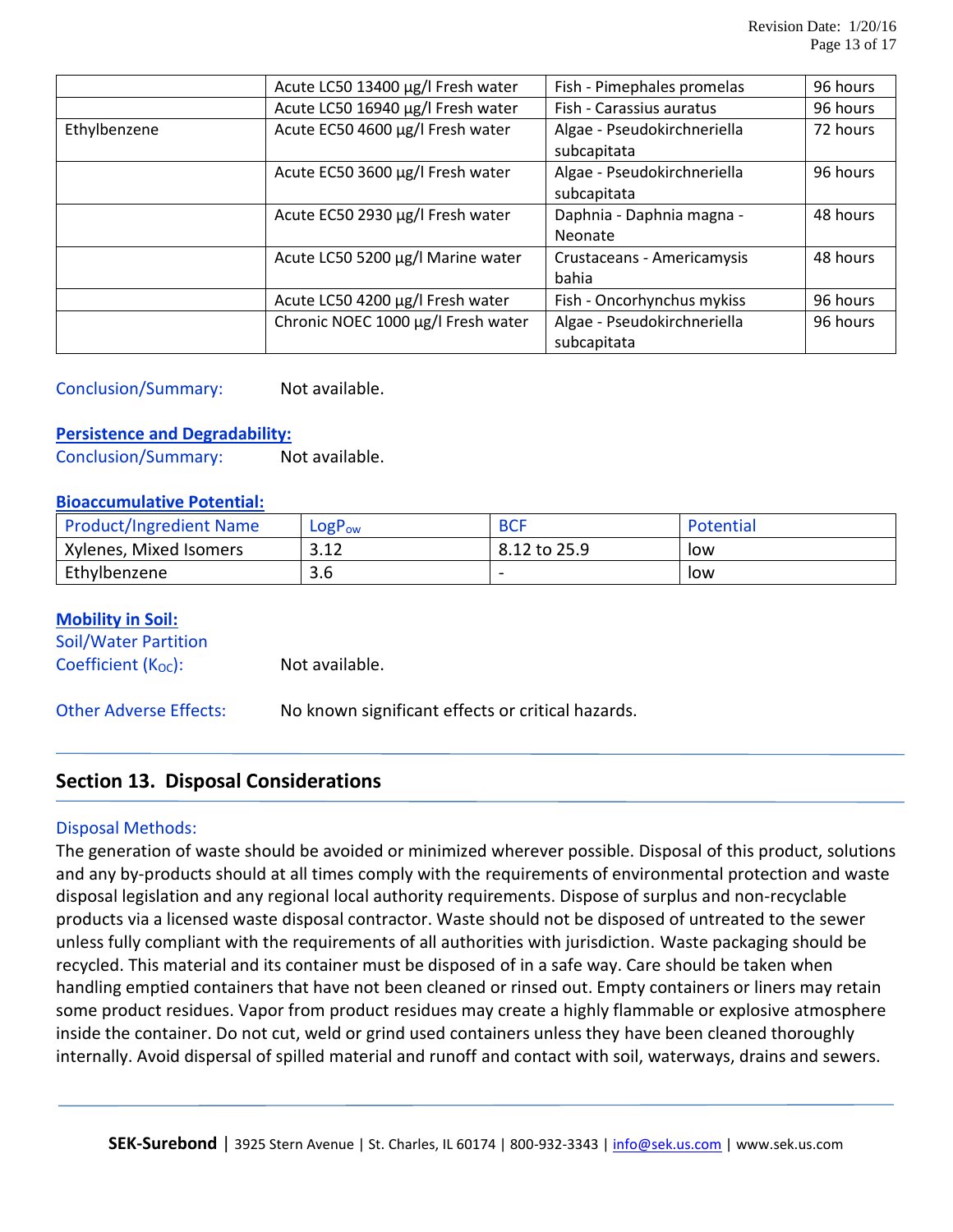### RCRA Classification: D001, D018

#### **United States – RCRA Toxic Hazardous Waste "U" List:**

| Ingredient | ש ממי<br>ח שר   | Status | Reference Number |
|------------|-----------------|--------|------------------|
| Xylene     | $1330 - 20 - 7$ | Listed | U239             |

## **Section 14. Transport Information**

|                                | <b>DOT Classification</b>                                                                                                                                                                                                                                               | <b>IMDG</b>           | <b>IATA</b>           |
|--------------------------------|-------------------------------------------------------------------------------------------------------------------------------------------------------------------------------------------------------------------------------------------------------------------------|-----------------------|-----------------------|
| <b>UN Number</b>               | <b>UN1866</b>                                                                                                                                                                                                                                                           | <b>UN1866</b>         | <b>UN1866</b>         |
| <b>UN Proper Shipping Name</b> | <b>Resin Solution</b>                                                                                                                                                                                                                                                   | <b>Resin Solution</b> | <b>Resin Solution</b> |
| <b>Transport Hazard Class</b>  | 3<br><b>FLAMMABLE LIQUID</b>                                                                                                                                                                                                                                            | 3<br>3                | 3                     |
| <b>Packing Group</b>           | $\mathbf{I}$                                                                                                                                                                                                                                                            | Ш                     | $\mathbf{H}$          |
| <b>Environmental Hazards</b>   | No.                                                                                                                                                                                                                                                                     | No.                   | No.                   |
| <b>Additional Information</b>  | <b>Reportable Quantity:</b><br>100 lbs / 45 kg<br>(Carbonic acid,<br>dimethyl ester)<br>Package sizes shipped<br>in quantities less than<br>the product reportable<br>quantity are not<br>subject to the RQ<br>(reportable quantity)<br>transportation<br>requirements. |                       |                       |

## Special Precautions for User:

**Transport within user's premises:** always transport in closed containers that are upright and secure. Ensure that persons transporting the product know what to do in the event of an accident or spillage.

## **Section 15. Regulatory Information**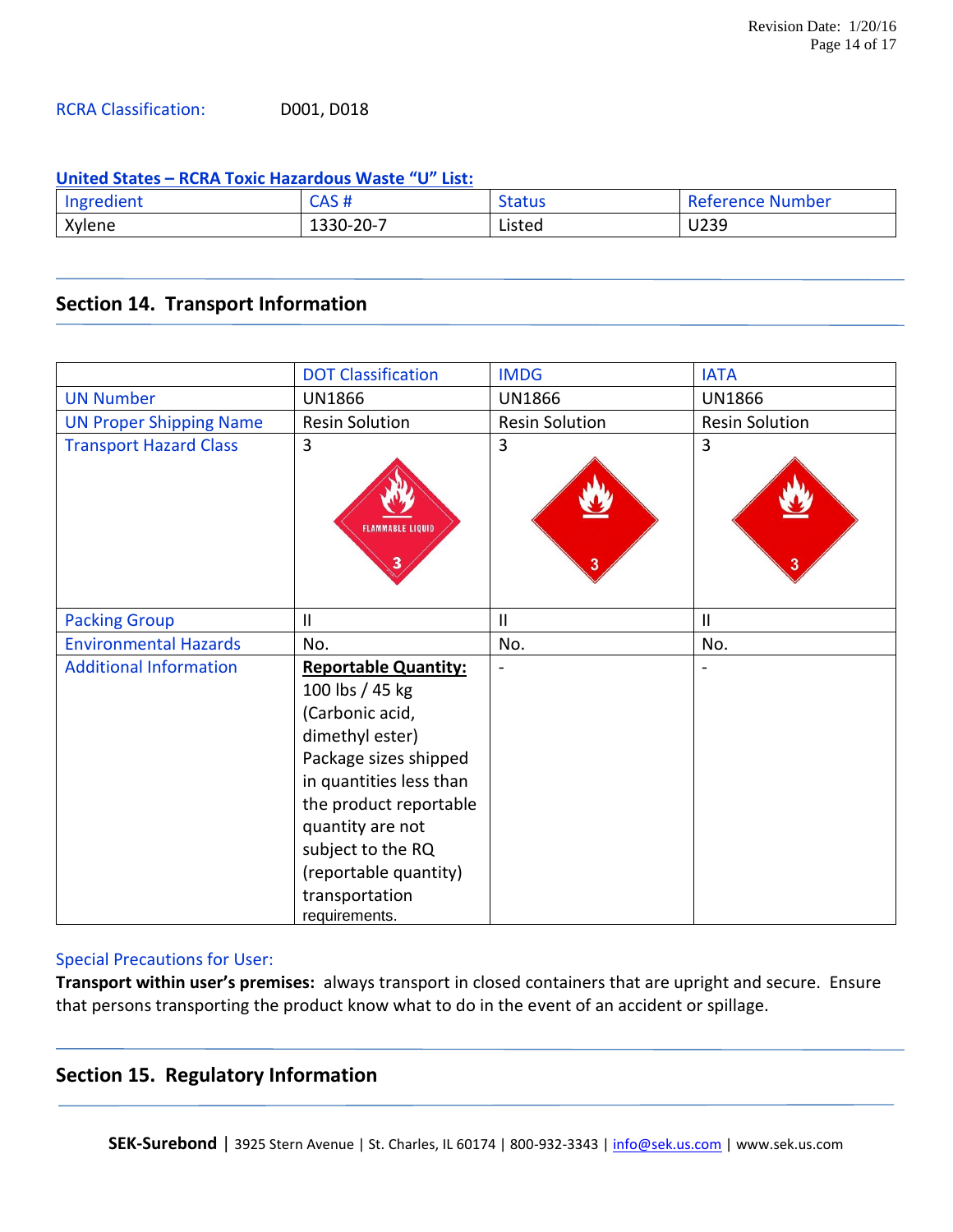#### **U.S. Federal Regulations:**

**United States Inventory (TSCA 8b):** All components are listed or exempted.

**Clean Water Act (CWA) 307:** Ethylbenzene

## **Clean Water act (CWA) 311:** Xylene

This material is classified as an oil under Section 311 of the Clean Water Act (CWA) and the Oil Pollution Act of 1990 (OPA). Discharges or spills which produce a visible sheen on waters of the United States, their adjoining shorelines, or into conduits leading to surface waters must be reported to the EPA's National Response Center at (800)424-8802.

## **SARA 302/204:**

**Composition/Information on Ingredients:**

SARA 304 RQ: Not applicable

**SARA 311/312:**

 Classification: Fire hazard Immediate (acute) health hazard Delayed (chronic) health hazard

### **Composition/Information on Ingredients:**

| <b>Name</b>            | Fire Hazard | <b>Sudden Release</b><br>of Pressure | Reactive | Immediate<br>(acute)<br>Health Hazard   Health Hazard | <b>Delayed</b><br>(chronic) |
|------------------------|-------------|--------------------------------------|----------|-------------------------------------------------------|-----------------------------|
| Xylenes, mixed isomers | Yes.        | No.                                  | No.      | Yes.                                                  | Yes.                        |
| Ethylbenzene           | Yes.        | No.                                  | No.      | Yes.                                                  | Yes.                        |

#### **SARA 313:**

|                              | <b>Product Name</b>    | <b>CAS Number</b> | %     |
|------------------------------|------------------------|-------------------|-------|
| <b>Form R-Reporting</b>      | Xylenes, mixed isomers | 1330-20-7         | 5,0   |
| Requirements                 | Ethylbenzene           | $100 - 41 - 4$    | < 3.0 |
| <b>Supplier Notification</b> | Xylenes, mixed isomers | 13330-20-7        | < 9.0 |
|                              | Ethylbenzene           | 100-41-4          | < 3.0 |

SARA 313 notifications must not be detached from the SDS and any copying and redistribution of the SDS shall include copying and redistribution of the notice attached to copies of the SDS subsequently redistributed.

### **State Regulations:**

| Massachusetts:       | The following components are listed: XYLENE              |  |
|----------------------|----------------------------------------------------------|--|
| New York:            | The following components are listed: Xylene (mixed)      |  |
| New Jersey:          | The following components are listed: XYLENES             |  |
| Pennsylvania:        | The following components are listed: Dimethyl benzene(s) |  |
| California Prop. 65: |                                                          |  |

**WARNING:** This product contains a chemical known to the State of California to cause cancer.

 **WARNING:** This product contains less than 1% of a chemical known to the State of California to cause birth defects or other reproductive harm.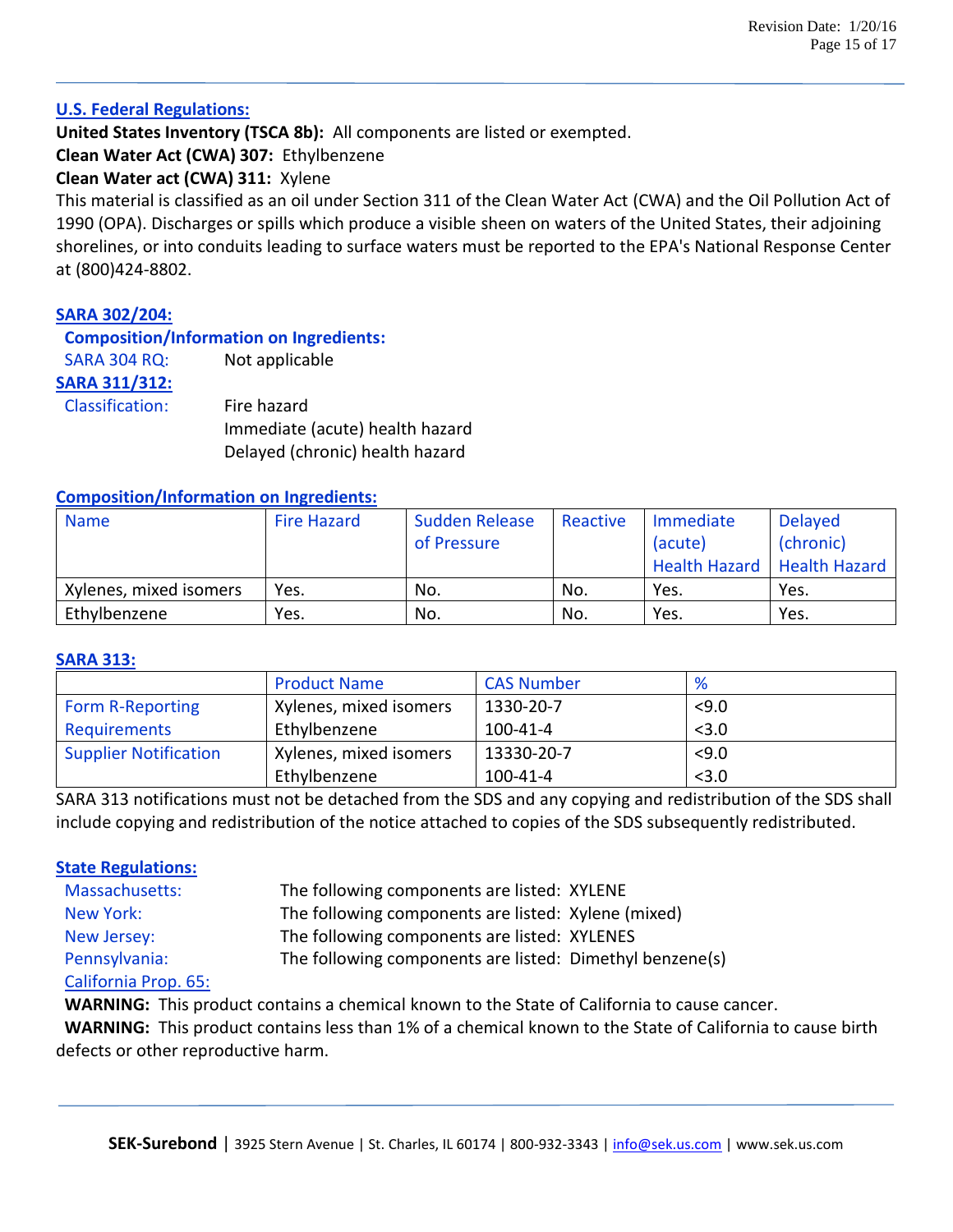| <b>Ingredient Name</b> | %       |     |    | Cancer   Reproductive   No Significant Risk Level   Maximum Acceptable |              |
|------------------------|---------|-----|----|------------------------------------------------------------------------|--------------|
|                        |         |     |    |                                                                        | Dosage Level |
| Ethylbenzene           | $<$ 4.0 | Yes | No | $\frac{1}{41}$ µg/day (ingestion)                                      | No           |
|                        |         |     |    | 54 µg/day (inhalation)                                                 |              |

| <b>International Regulations:</b> |  |  |
|-----------------------------------|--|--|
|-----------------------------------|--|--|

| <b>International Lists:</b> | Australia Inventory (AICS): All components are listed or exempted.        |
|-----------------------------|---------------------------------------------------------------------------|
|                             | China inventory (IECSC): All components are listed or exempted.           |
|                             | Japan inventory: All components are listed or exempted.                   |
|                             | Korea inventory: All components are listed or exempted.                   |
|                             | Malaysia Inventory (EHS Register): All components are listed or exempted. |
|                             | New Zealand Inventory of Chemicals (NZIoC): All components are listed or  |
|                             | exempted.                                                                 |
|                             | Philippines inventory (PICCS): All components are listed or exempted.     |
|                             | Taiwan inventory (CSNN): All components are listed or exempted.           |
| Canada Inventory:           | All components are listed or exempted.                                    |
| <b>EU Inventory:</b>        | All components are listed or exempted.                                    |
| <b>WHMIS (Canada):</b>      | Class B-2: Flammable liquid                                               |
|                             | Class D-2A: Material causing other toxic effects (Very toxic).            |
|                             | Class D-2B: Material causing other toxic effects (Toxic).                 |
|                             |                                                                           |

# **Section 16. Other Information**

| Date of Issue/Date of Revision:<br><b>Key to Abbreviations:</b> | 1/20/2016<br>ATE = Acute Toxicity Estimate<br><b>BCF</b> = Bioconcentration Factor<br>GHS = Globally Harmonized System of Classification and Labeling of<br>Chemicals<br>IATA = International Air Transport Association<br>IBC = Intermediate Bulk Container<br><b>IMDG</b> = International Maritime Dangerous Goods<br>LogPow = logarithm of the octanol/water partition coefficient<br>MARPOL 73/78 = International Convention for the Prevention of Pollution<br>from Ships, 1973 as modified by the Protocol of 1978. ("Marpol" = marine |
|-----------------------------------------------------------------|----------------------------------------------------------------------------------------------------------------------------------------------------------------------------------------------------------------------------------------------------------------------------------------------------------------------------------------------------------------------------------------------------------------------------------------------------------------------------------------------------------------------------------------------|
|                                                                 | pollution)<br>$UN = United Nations$                                                                                                                                                                                                                                                                                                                                                                                                                                                                                                          |

#### **Notice to Reader**

**THE INFORMATION IN THIS SAFETY DATA SHEET (SDS) WAS OBTAINED FROM SOURCES WHICH WE BELIEVE ARE RELIABLE. HOWEVER, THE INFORMATION IS PROVIDED WITHOUT ANY WARRANTY, EXPRESSED OR**